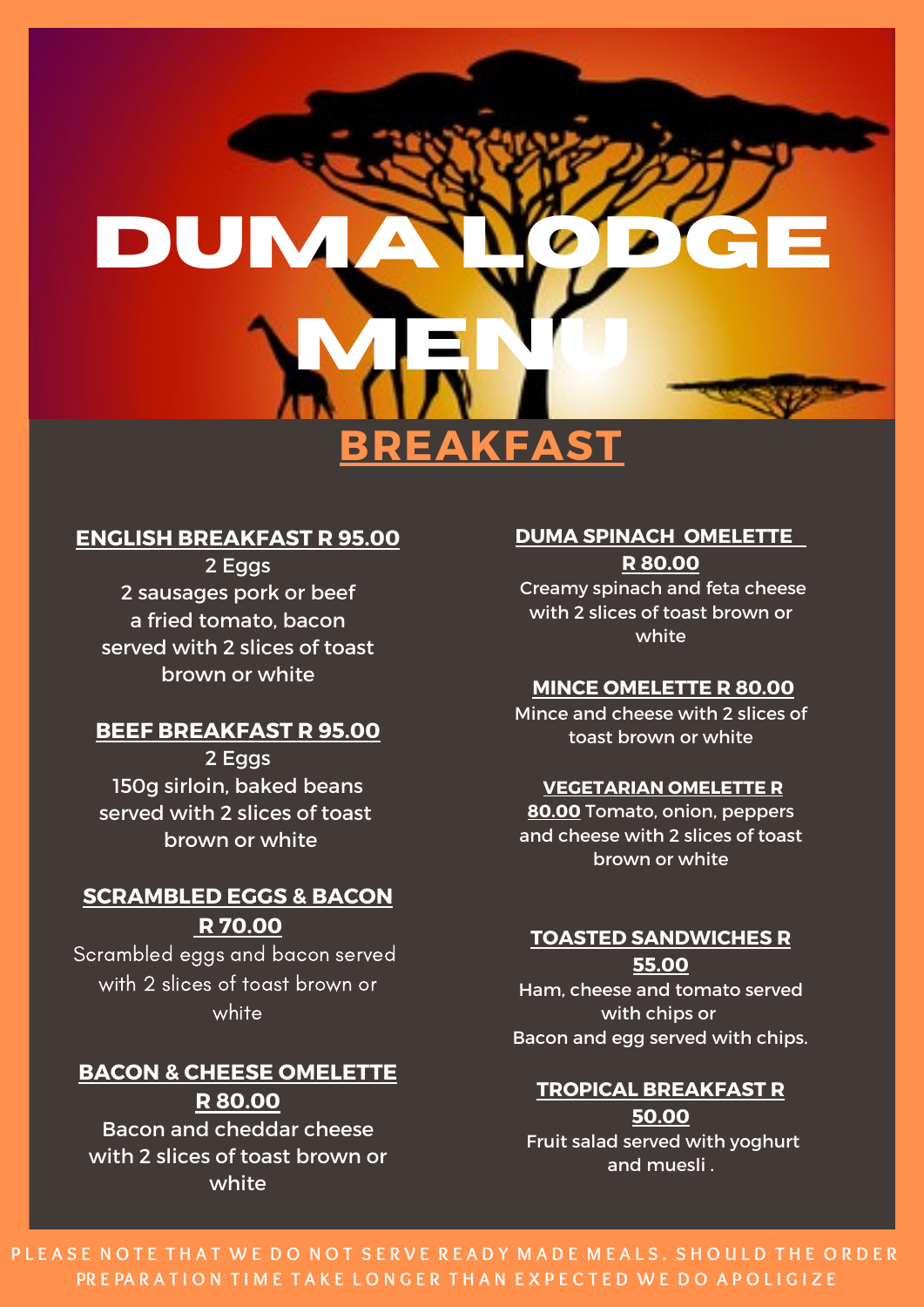# **MAIN MEALS**

# **FETTUCCINE ALFREDO R 110.00**

Fettuccine Pasta served with the chef's special creamy sauce, ham, mushroom, green peppers, and garlic.

# **SPAGHETTI BOLOGNESE R 110.00**

Spaghetti served with beef mince, tomato sauce, onion, garlic, and basil.

# **BEEF STEW R 130.00**

Beef stew served with veggies, and a choice of either pap/rice or mash potato.

# **OXTAIL R 180.00**

Oxtail served with veggies, and a choice of either pap/rice or mash potato.

# **LAMB CURRY R 180.00**

Lamb curry served with veggies, and a choice of either pap/rice or mash potato.

# **1⁄4 CHICKEN R 110.00**

Grilled 1⁄4 chicken BBQ or Peri-Peri-based with chips and salad.

# **PORK CHOPS R 130.00**

2 Pork chops (grilled or fried) served with chips and salad.

# **T-BONE (400 g) R 140.00**

400g T-bone steak grilled served with chips and salad.

# **SPARE RIBS (600 g) R 180.00**

Spare ribs basted in BBQ sauce served with chips and salad.

#### **BUFFALO WINGS R 120.00**

6 Chicken wings grilled, baste in BBQ or Per-Peri sauce. Served with chips and salad.

# **CALAMARI R 120.00**

300g fried or grilled calamari rings served with tartar sauce, chips and salad.

# **PRAWNS (MARKET PRICE)**

A choice of 12 or 24 queen prawns served with either chips/rice or veggies. Served with a choice of Peri-Peri / lemon & herb / garlic/mushroom or pepper sauce (please keep in mind the prawns take up to 30min to be served).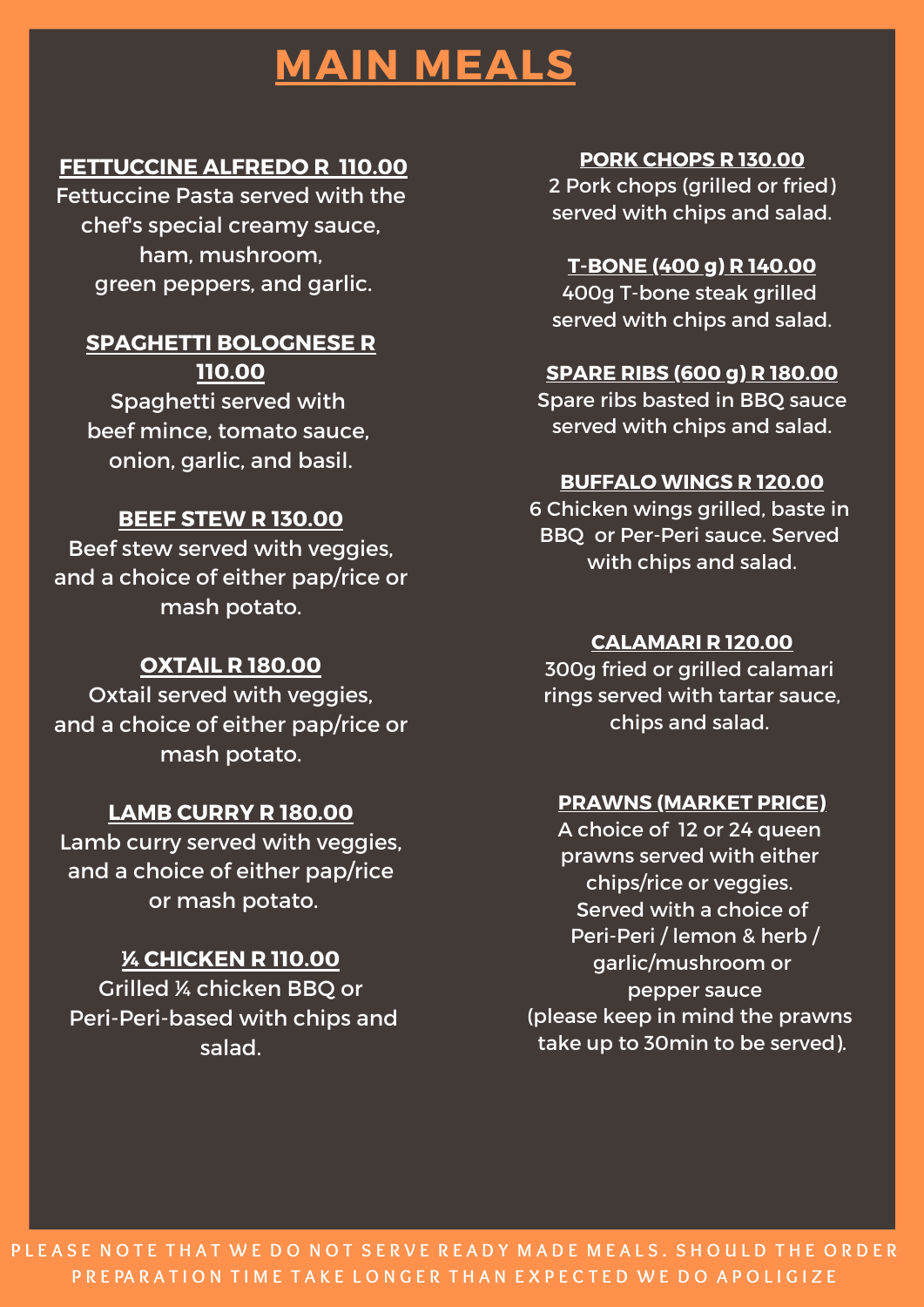# **PUB LUNCH**

# **SALADS**

#### **CHEESEBURGER R 90.00**

Served with a slice of cheese, tomatoes, lettuce, gherkin and a beef patty from the grill with chips.

#### **DOUBLE CHEESEBURGER R 110.00**

Served with 2 slices of cheese, tomatoes, lettuce, gherkin, and 2 beef patties from the grill served with chips.

#### **CHICKEN BURGER R 90.00**

served with a slice of cheese, tomatoes,lettuce, gherkins, and with small chips and a choice between crumbed chicken breast or grilled.

#### **PREGO ROLL R 90.00**

150g Sirloin steak in a prego sauce served with chips or salad.

#### **STEAK EGG & CHIPS R 110.00**

200g Rump steak grilled with a fried egg served with small chips and small salad.

#### **FISH & CHIPS R 110.00**

Fried or grilled hake served with salad and chips.

#### **RUSSIAN & CHIPS R 55.00**

1 Russian served with small chips.

#### **PERI-PERI CHICKEN LIVERS R 80.00**

Spicy chicken livers served with onion and fresh cream, peri-peri sauce with prego roll or 2 slices of bread white or brown.

#### GREEK SALAD R 90.00

Lettuce, cucumber, tomatoes, onion, peppers, and feta cheese.

#### **CHICKEN SALAD R 130.00**

Lettuce, cucumber, tomatoes peppers, onion, feta cheese with strips of grilled or fried chicken strips.

#### **HALLOUMI SALAD R 130.00**

Lettuce, tomatoes, onion, avocado, olives, and halloumi cheese (grilled/pan-fried with olive oil or deep-fried) served with sweet chili sauce.

#### **POLISH HERRING R 60.00**

100g of Herring in olive oil and onion served with bread

# **PLATTERS**

#### **PLATTER FOR ONE R 150.00**

Served with 1 Russian, 2 chicken wings, 2 spring rolls, 2 samosas, 150g spare ribs, chips, and a dipping sauce.

#### **PLATTER FOR TWO R 300.00**

Served with 2 Russians, 4 chicken wings, 4 spring rolls, 4 samosas, 300g spare ribs, chips, and a dipping sauce.

#### **PLATTER FOR FOUR R 600.00**

Served with 4 Russians, 8 chicken wings, 8 spring rolls, 8 samosas, 600g spare ribs, chips, and a dipping sauce.

#### **SEAFOOD PLATTER R 200.00**

5 Prawns, 1 Hake, calamari with chips/rice, and Mayo-chili sauce or tartar sauce.

PLEASE NOTE THAT WE DO NOT SERVE READY MADE MEALS. SHOULD THE ORDER P R E PA R A T I O N T I M E T A K E L O N G E R T H A N E X P E C T E D W E D O A P O L I G I Z E